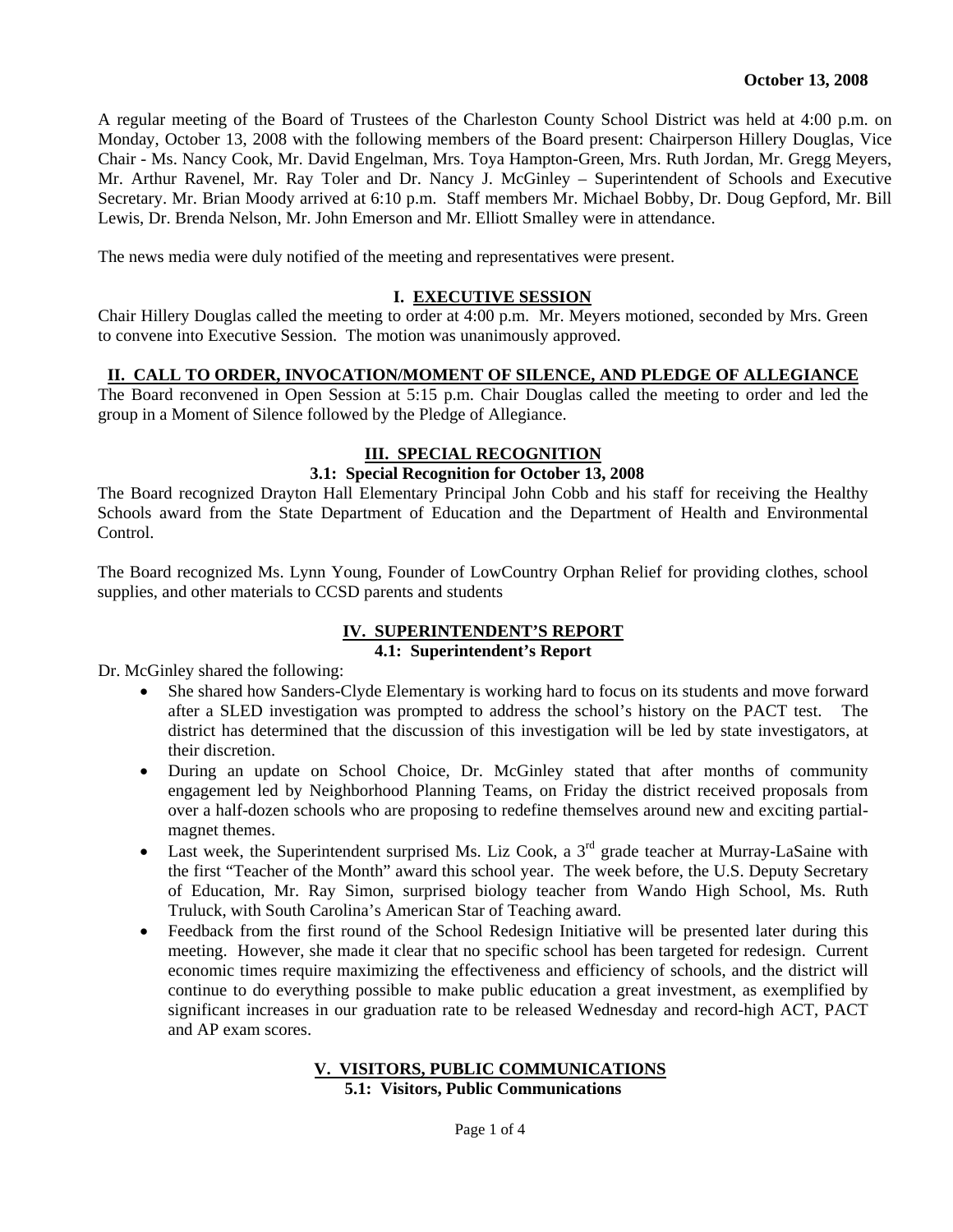- 1. Mayor Opal Baldwin of Ravenal and Constituent District 23 Board Member Sammy Hiott shared the importance of the continuance of constructing the new E.B. Ellington Elementary.
- 2. Ms. Judy Dunston Epps, Ms. Maria Crawford, Mr. Michael Allen, Mr. John Jones and Ms. Lisa Perez addressed the Board in support Dunston Elementary and requested the Board consider excluding the school from the Redesign initiative.
- 3. Mr. Jerome Ford, Ms. Ramona Allen and Ms. Toshiba Gadsden expressed support for the principal at Frierson Elementary.
- 4. Ms. Johanna Martin-Carrington requested the Board consider re-naming Murray Hill Academy for Dr. Daniel Jenkins.
- 5. Ms. Carmen Hanlin, Ms. Paige Bickar, Ms. Mary Elise Marcy, Mr. Rau; Connello, Ms. Denise Harris, Mr. Chris Franks, and Ms. Dee Dee Jensen requested a larger facility for the Montessori Community School.
- 6. Mr. Kenneth Sellers, Ms. Melissa Dawson, Ms. Maria Jackson and Mr. Vernon Holmes requested a funding advancement for Gregg Mathis Charter School.
- 7. Rev. Michael Ray Mack expressed concerns about the principal at Frierson Elementary.

#### **VI. APPROVAL OF MINUTES/EXECUTIVE SESSION AGENDA ITEMS 6.1: Open and Executive Session Minutes of September 22, 2008**

Mr. Toler motioned, seconded by Mr. Moody approval of the Open and Executive Session minutes of September 22, 2008. The motion was approved 9-0.

## **6.2: Motions of Executive Session of October 13, 2008**

- **1.1: Student Transfer Appeals** The Board acted on one student transfer appeal. The Board approved a motion to deny the student transfer request due to lack of space. The motion was approved 9-0.
- **1.2: Student Appeal Hearing**  The Board identified a date for a student appeal hearing.

## **1.3: Contractual Matters** –

- **A.** The Board received information on the Noisette Foundation. No action was taken.
- **B.** The Board received a briefing on a cleaning contract. No action was taken.
- **C.** The Board approved a motion to continue the construction and offer the right of first refusal to Academic Magnet High School principal, faculty, staff, current parents and students of the classes of 2011 and later, to be exercised by May 1, 2009. The motion was approved 8-1 (Douglas opposed).
- **D.** The Board received an update on the Wando HVAC contract. No action was taken.
- **E.** The Board received information Sea Island YouthBuild Charter. No action was taken.

**1.4: Appointment – Principal – James Island Middle** – The Board approved a motion to appoint Mr. Murton Hudson as the principal at James Island Middle. The motion was approved 7-2 (Cook and Engelman opposed).

**1.5: Appointment – Principal – Oakland Elementary – The Board approved a motion to appoint Ms.** Jennifer Swearingen as the principal at Oakland Elementary. The motion was approved 9-0.

**1.6: Appointment – Principal – Angel Oak Elementary** – The Board approved a motion to appoint Mr. Rodney Moore as the principal at Angel Oak Elementary. The motion was approved 9-0.

**1.7: Gregg Mathis Charter Request –** The Board approved a motion to deny a request from Gregg Mathis Charter for an advancement of funds. During a lengthy discussion Mr. Vernon Holmes requested a loan. Mr. Douglas responded indicating that the district would not give Gregg Mathis Charter a loan. However, the Board agreed to issue a letter with the expected November 2006 payment amount. Mr. Douglas suggested the letter be used to secure a bank loan.

 At this time, General Counsel John Emerson and Mr. Bob Olson clarified the payment of funds requested by Gregg Mathis Charter. Mr. Ravenel pointed out that the Board was in violation of Act 189 and questioned why the district wasn't paying the rent for Gregg Mathis Charter. After Mr. Meyers and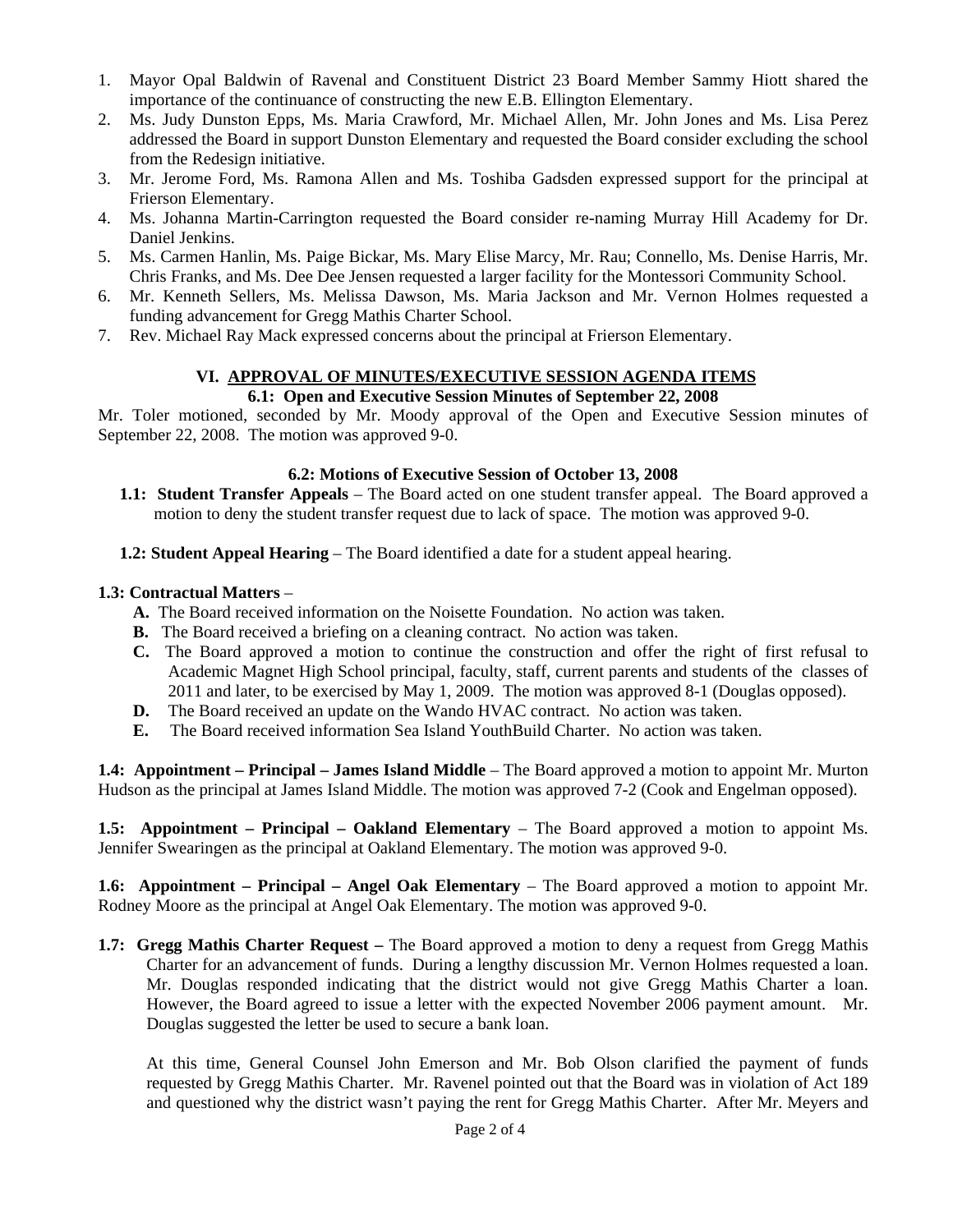Mrs. Green suggested the Board seek court clarification on Act 189, Ms. Cook motioned, seconded by Mrs. Green to pursue a declaratory of Act 189 to clarify whether the district is required to pay rent and other amounts in accordance to Act 189. The motion was approved 9-0.

### **6.3: Financial Minutes of September 22, 2008**

Mr. Toler motioned, seconded by Mr. Moody to approve the Financial Minutes of September 22, 2008. The motion was approved 9-0.

# **VII: MANAGEMENT REPORT**

### **7.1: Bond Sale**

The Board received information on the recent sale of bonds.

## **7.2: Children In Crisis Fund**

The Board received information on the Children In Crisis Fund.

## **7.3: Staff Recognition Fund**

The Board received information on the Staff Recognition Fund.

## **7.3: Financial Report – General Operating Fund and Capital Projects**

The Board received information on the General Operating Fund and Capital Projects.

# **VIII: CHARLESTON ACHIEVING EXCELLENCE UPDATE**

# **8.1: Title I Restructuring – Mitchell Elementary**

Mr. Derk Bedford, principal at Mitchell Elementary presented the "Mitchell 5" restructuring plan designed to address concerns related to the school's Adequate Yearly Progress report.

## **8.2: Media Center Update**

Team Associate, Ms. Connie Diopielara, presented a plan to update school media centers.

# **8.1: Carolina Preparatory Academy**

This item was pulled from the agenda. No action was taken.

# **IX**. **POTENTIAL CONSENT AGENDA ITEMS**

### **9.1: Second Reading – Board Policy BCA – Board Member Code of Ethics.**

*A recommendation to approve the second reading of Board Policy BCA – Board Member Code of Ethics.* 

Mr. Meyers motioned, on behalf of the Policy Committee approval of the second reading of Board Policy BCA – Board Member Code of Ethics. The motion was approved 7-2 (Engelman and Toler opposed).

### **9.2: Visiting International Faculty Program Invoice**

*A recommendation to approve the payment of the Visiting International Faculty program invoice in the amount of \$468,500 (GOF funds) for 34 VIF teachers to provide services to 17 CCSD schools.* 

Ms. Cook motioned, seconded by Mr. Moody approval of the recommendation to approve the payment of the Visiting International Faculty invoice in the amount of \$468,500. The motion was approved 9-0.

# **9.3: Faculty Use Request – Burke High School**

*A recommendation to approve a facility use request for Burke High School as required by Policy KF, at no cost to the district.* 

Ms. Cook motioned, seconded by Mr. Moody approval of the recommendation for a facility use request for Burke High as required by Board Policy KF. The motion was approved 9-0.